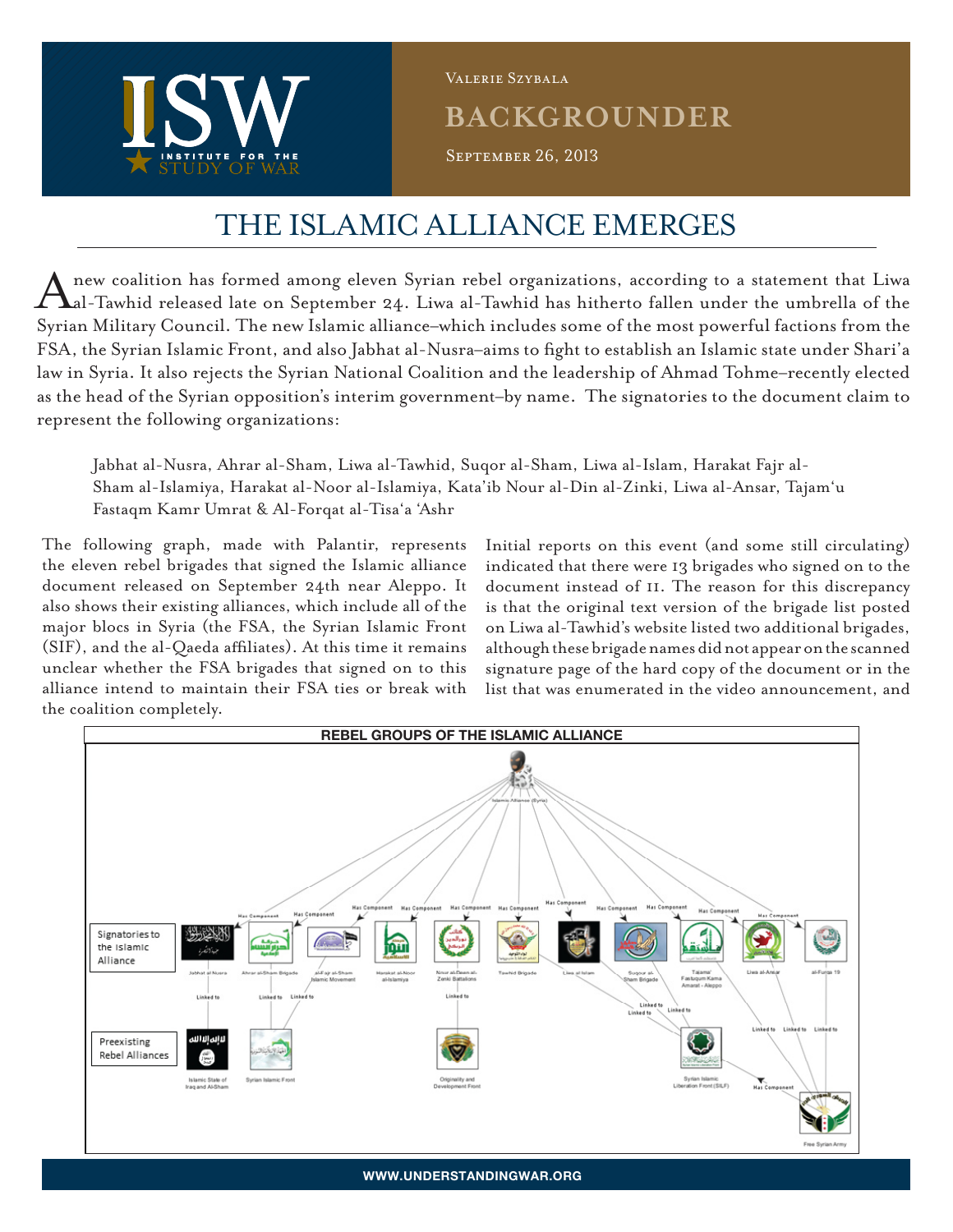was subsequently removed from the website text. The two other brigades were Liwa al-Haqq (SIF, Homs area), and Liwa al-Forqaan (Quneitra area). According to a Tawhid brigade spokesman, both brigades were present for the drafting process but were not at the signing ceremony. Although some of the remaining brigades have a presence throughout the country, the strength of the 11 alliance signatories is concentrated largely in Aleppo, and the two additional brigades would have served to bolster their southern credentials.

The fact that this announcement comes amidst a spike in incidents in which the Islamic State of Iraq and al-Sham (ISIS) has clashed with the Free Syrian Army units and, atypically, Syria's other al-Qaeda affiliate Jabhat al-Nusra, raises the possibility that this new coalition is also a move against ISIS by its Syrian nationalist rivals.

This move follows a chain of events on the battlefield through which ISIS took the town of Azaz in Northern Aleppo and the nearby Bab al-Hawa border crossing with Turkey, which serves as an important supply route for rebel forces and was previously held by Asifat al-Shamal, a Free Syrian Army-linked brigade. The maneuver to take the border crossing began with an incident between local ISIS fighters and members of the FSA-linked Asifat al-Shamal brigade on September 18.



The timeline of events is as follows:

## **September 18, 2013**

- ISIS raided the al-Ahli hospital in Azaz to arrest a German doctor. When Asifat al-Shamal refused to hand the doctor over to ISIS, clashes broke out between the two groups and ISIS killed two Asifat al-Shamal fighters.
- ISIS assassinated Amr Diab Hajulh, a media activist affiliated with Asifat al-Shamal. Asifat al-Shamal and activists in Azaz called for the Tawhid Brigade to intervene and join in the fight against ISIS.

## **September 19, 2013**

- Clashes broke out between ISIS and Asifat al-Shamal in Azaz. ISIS also raided the Azaz Media Center, interrupting their news coverage. The Tawhid brigade arrived in Azaz.
- Liwa al-Tawhid mediated a ceasefire agreement between ISIS and Asifat al-Shamal and published it. The agreement was signed by Abu Abdelrahman al-Kuweiti (ISIS) and Captain Abu Ghazala Al Rashid (Asifat al-Shamal brigade). The agreement called for the release of prisoners held by ISIS within 24 hours and for the implementation of standard checkpoints monitored by al-Tawhid.

## **September 22, 2013**

- The Asifat al-Shamal military administration issued a statement saying the agreement was nullified because ISIS failed to release its prisoners after 48 hours.
- ISIS released a statement accusing Asifat al-Shamal of treason citing several examples. Asifat al-Sham then wrote a response defending itself against ISIS's accusations.

By Monday, September 23, it was clear that ISIS was in full control of Azaz. The internet was abuzz with talk of the impending battle between FSA brigades and ISIS. The battle had even been given a name,Nahrawan, after a